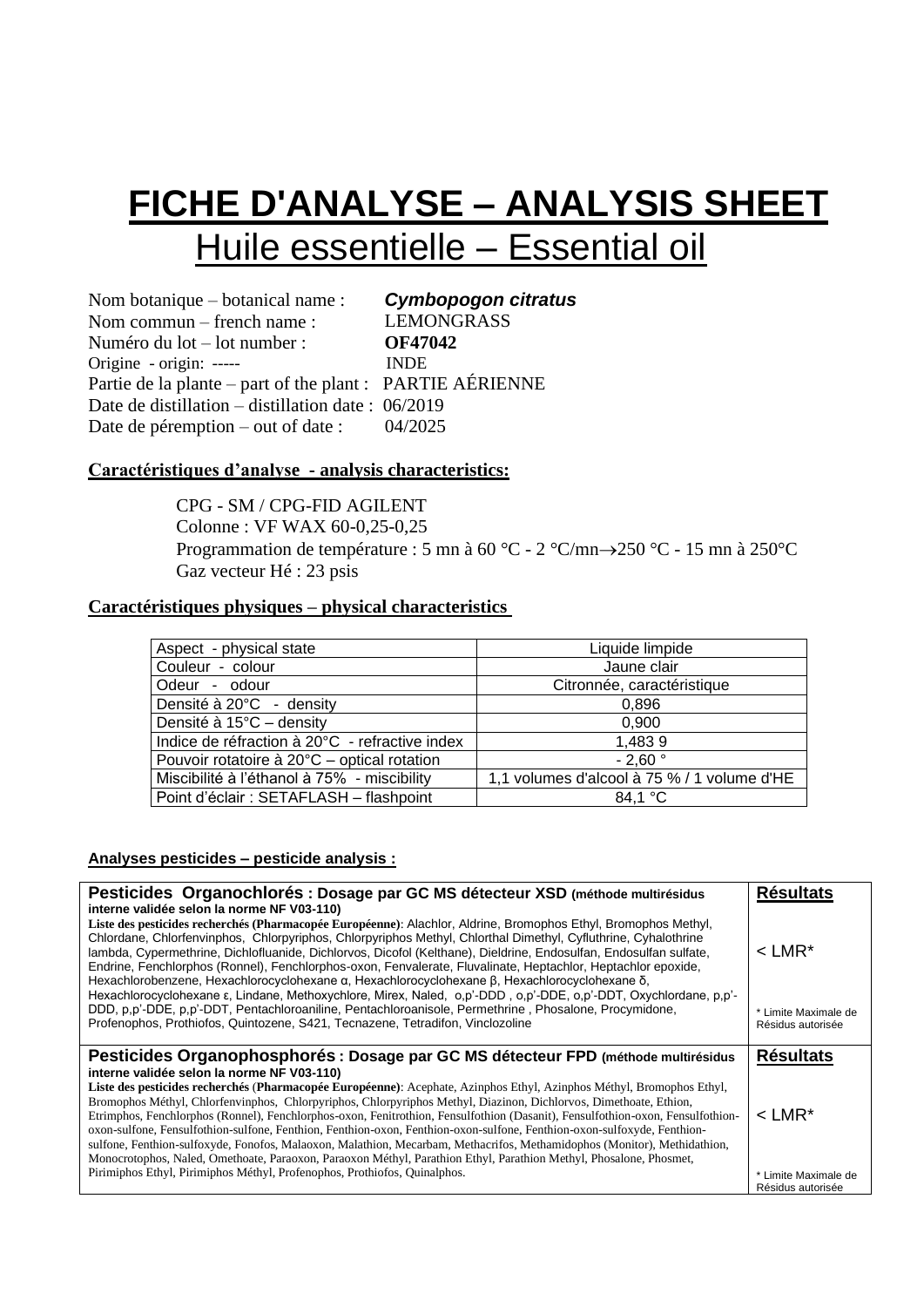### **Profil CHROMATOGRAPHIQUE**

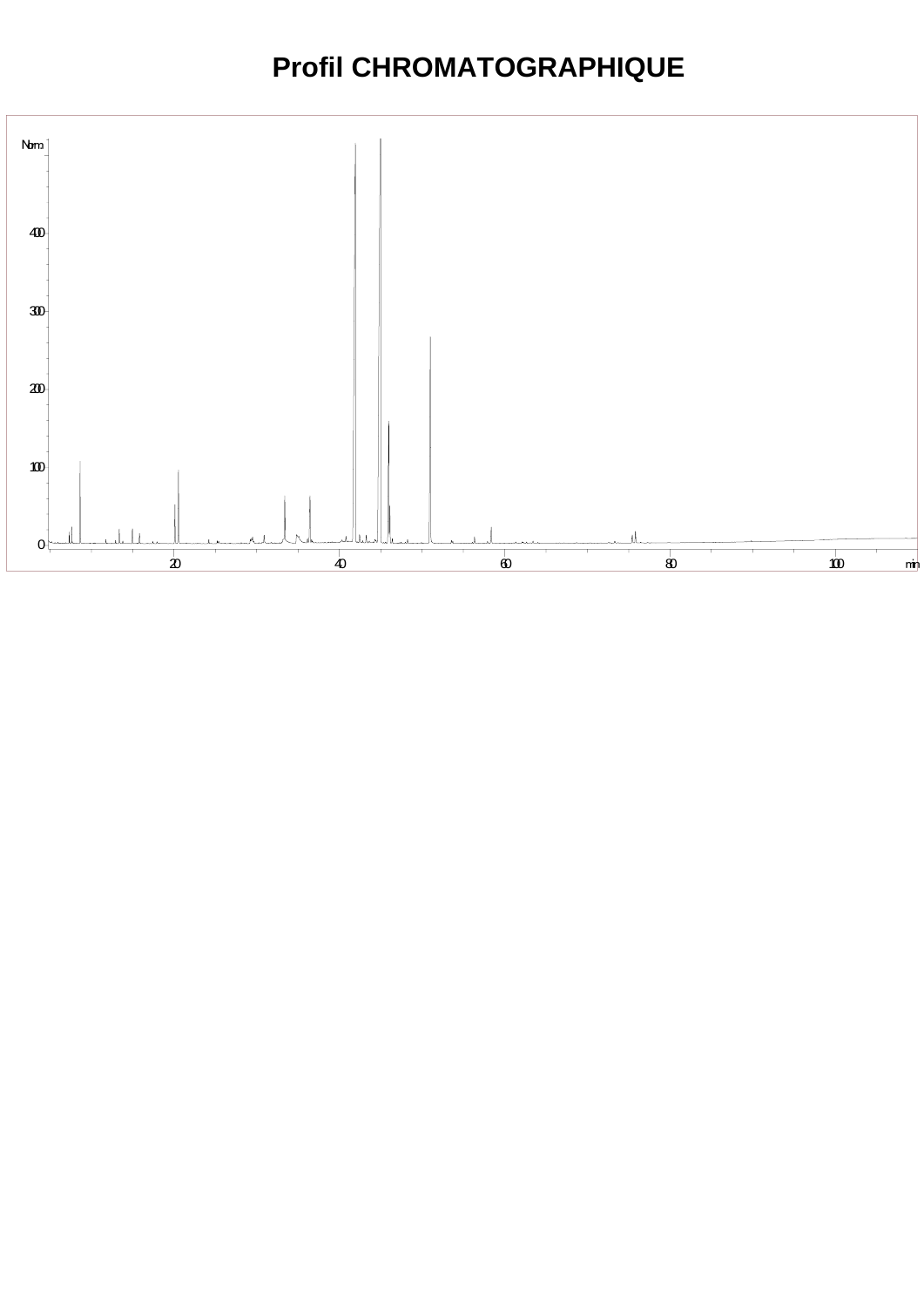# Tableau de résultats 1 : ORGANIC LEMONGRASS OIL LOT OF47042

| <b>Pics</b>    | Temps de  | Constituants                                          | $\frac{0}{0}$ |
|----------------|-----------|-------------------------------------------------------|---------------|
|                | rétention |                                                       |               |
| $\mathbf{1}$   | 5,2       | <b>ACETONE</b>                                        | 0,02          |
| $\overline{2}$ | 5,9       | <b>ISOVALERALDEHYDE</b>                               | 0,02          |
| 3              | 7,3       | <b>TRICYCLENE</b>                                     | 0,17          |
| 4              | 7,6       | alpha-PINENE                                          | 0,25          |
| 5              | 7,7       | <b>PRENOL</b>                                         | 0,03          |
| 6              | 8,6       | <b>CAMPHENE</b>                                       | 1,37          |
| $\overline{7}$ | 10,4      | 4-HEPTANONE                                           | 0,02          |
| 8              | 11,7      | beta-MYRCENE                                          | 0,09          |
| 9              | 11,9      | alpha-PHELLANDRENE                                    | 0,01          |
| 10             | 12,9      | 2,3-DEHYDRO-1,8-CINEOLE                               | 0,07          |
| 11             | 13,4      | <b>LIMONENE</b>                                       | 0,34          |
| 12             | 13,8      | beta-PHELLANDRENE                                     | 0,07          |
| 13             | 14,9      | Cis-beta-OCIMENE                                      | 0,33          |
| 14             | 15,5      | gamma-TERPINENE                                       | 0,01          |
| 15             | 15,8      | Trans-beta-OCIMENE                                    | 0,23          |
| 16             | 17,4      | <b>TERPINOLENE</b>                                    | 0,05          |
| 17             | 17,9      | <b>OCTANAL</b>                                        | 0,06          |
| 18             | 20,1      | 4-NONANONE                                            | 0,94          |
| 19             | 20,5      | 6-METHYL-5-HEPTEN-2-ONE + ESTER HEXENYLIQUE           | 1,82          |
| 20             | 21,5      | 2,6-DIMETHYL-5-HEPTENAL                               | 0,02          |
| 21             | 24,2      | <b>ROSEFURANE</b>                                     | 0,10          |
| 22             | 25,2      | <b>PERILLENE</b>                                      | 0,08          |
| 23             | 25,4      | PHOTOCITRAL ISOMERE                                   | 0,12          |
| 24             | 26,1      | 2-(3-METHYL-2-CYCLOPENTEN-1-YL)-2-METHYLPRIONALDEHYDE | 0,02          |
| 25             | 26,8      | Cis-OXYDE DE LINALOL                                  | 0,02          |
| 26             | 28,1      | alpha-CUBEBENE                                        | 0,03          |
| 27             | 28,5      | <b>Trans-OXYDE DE LINALOL</b>                         | 0,02          |
| 28             | 29,2      | <b>ISOGERANIAL</b>                                    | 0,14          |
| 29             | 29,4      | ISOLEDENE + CYCLOSATIVENE                             | 0,21          |
| 30             | 29,5      | <b>CITRONELLAL</b>                                    | 0,24          |
| 31             | 29,6      | <b>YLANGENE</b>                                       | 0,10          |
| 32             | 30,3      | alpha-COPAENE                                         | 0,03          |
| 33             | 30,5      | <b>DECANAL</b>                                        | 0,17          |
| 34             | 30,9      | <b>ISONERAL</b>                                       | 0,25          |
| 35             | 31,5      | COMPOSÉ Mw=138                                        | 0,02          |
| 36             | 31,6      | COMPOSÉ Mw=152                                        | 0,03          |
| 37             | 31,8      | beta-BOURBONENE                                       | 0,05          |
| 38             | 32,2      | <b>SATIVENE</b>                                       | 0,03          |
| 39             | 32,8      | 4-UNDECANONE                                          | 0,03          |
| 40             | 33,0      | beta1-CUBEBENE                                        | 0,07          |
| 41             | 33,1      | EPIPHOTOCITRAL A                                      | 1,18          |
| 42             | 33,4      | <b>LINALOL</b>                                        | 1,14          |
| 43             | 34,8      | EPIPHOTOCITRAL B                                      | 1,78          |
| 44             | 35,1      | epsilon-CADINENE                                      | 0,07          |
| 45             | 36,1      | beta-ELEMENE                                          | 0,14          |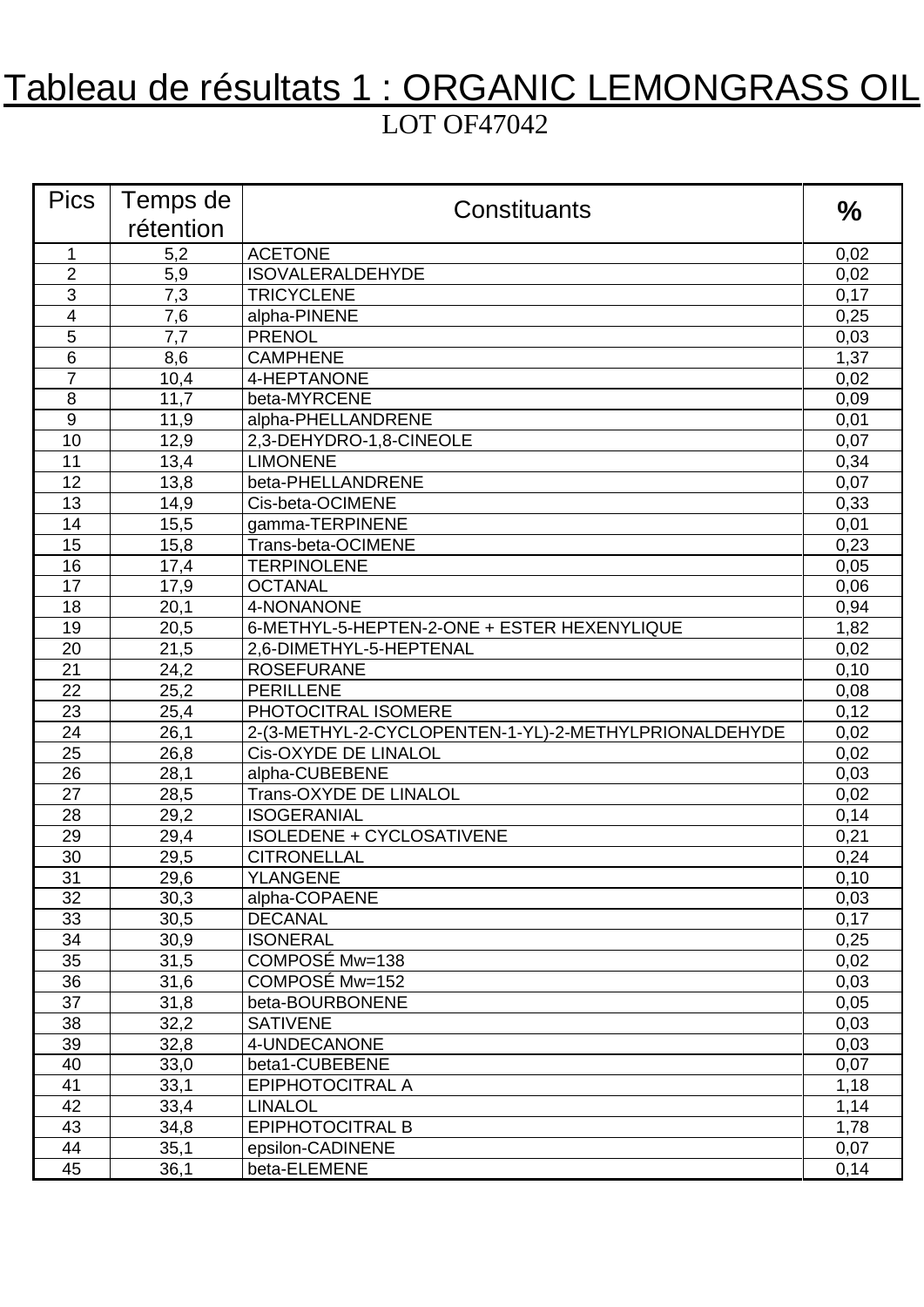# Tableau de résultats 2 : ORGANIC LEMONGRASS OIL LOT OF47042

| <b>Pics</b>     | Temps de     | Constituants                                | $\frac{0}{0}$ |
|-----------------|--------------|---------------------------------------------|---------------|
|                 | rétention    |                                             |               |
| 46              | 36,4         | beta-CARYOPHYLLENE                          | 1,88          |
| 47              | 36,6         | <b>TERPINENE-4-OL</b>                       | 0,10          |
| 48              | 36,7         | COMPOSÉ Mw=166                              | 0,06          |
| 49              | 38,2         | Cis-p-2,8-MENTHADIEN-1-OL                   | 0,02          |
| 50              | 38,7         | <b>SESQUITERPENE</b>                        | 0,03          |
| 51              | 39,1         | <b>GERMACRENE A</b>                         | 0,03          |
| 52              | 40,3         | <b>ZONARENE</b>                             | 0,09          |
| 53              | 40,8         | alpha-HUMULENE                              | 0,20          |
| 54              | 41,0         | Cis-4,5-MUUROLADIENE                        | 0,03          |
| 55              | 41,9         | <b>NERAL</b>                                | 29,90         |
| 56              | 42,1         | gamma-MUUROLENE                             | 0,02          |
| 57              | 42,4         | alpha-TERPINEOL                             | 0,17          |
| 58              | 42,5         | <b>BORNEOL</b>                              | 0,17          |
| 59              | 42,8         | <b>FORMIATE DE GERANYLE</b>                 | 0,07          |
| 60              | 43,2         | <b>GERMACRENE D</b>                         | 0,28          |
| 61              | 43,6         | MUUROLADIENE ISOMERE                        | 0,07          |
| 62              | 44,1         | <b>SESQUITERPENE</b>                        | 0,03          |
| 63              | 44,3         | <b>PIPERITONE</b>                           | 0,11          |
| 64              | 44,4         | alpha-MUUROLENE                             | 0,09          |
| 65              | 45,0         | <b>GERANIAL</b>                             | 37,39         |
| 66              | 45,3         | Cis-ISOPIPERITENOL                          | 0,05          |
| 67              | 45,6         | Trans-ISOPIPERITENOL                        | 0,07          |
| 68              | 46,0         | <b>ACETATE DE GERANYLE</b>                  | 4,76          |
| 69              | 46,1         | delta-CADINENE                              | 1,09          |
| 70              | 46,3         | <b>CURCUMENE ISOMERE</b>                    | 0,02          |
| 71              | 46,4         | <b>CITRONELLOL</b>                          | 0,14          |
| 72              | 47,3         | <b>MENTHADIENOL ISOMERE</b>                 | 0,04          |
| $\overline{73}$ | 47,5         | CADINA-1,4-DIENE                            | 0,05          |
| 74              | 48,0         | alpha-AMORPHENE                             | 0,04          |
| 75              | 48,2         | <b>NEROL</b>                                | 0,12          |
| 76              | 48,9         | Cis-ISOGERANIOL                             | 0,01          |
| 77              | 49,4         | <b>CUPARENE</b>                             | 0,02          |
| 78              | 49,9         | <b>GERMACRENE B</b>                         | 0,04          |
| 79              | 50,2         | <b>CALAMENENE</b>                           | 0,01          |
| 80              | 51,0         | <b>GERANIOL</b>                             | 8,23          |
| 81              | 51,6         | <b>COMPOSÉ AROMATIQUE</b>                   | 0,02          |
| 82              | 53,6         | Epi-CUBEBOL                                 | 0,10          |
| 83              | 53,7         | <b>BUTYRATE DE GERANYLE</b>                 | 0,06          |
| 84<br>85        | 54,7         | alpha-CALACORENE<br><b>OXYDE D'HUMULENE</b> | 0,01          |
| 86              | 55,4<br>56,1 | <b>ACETATE DE PHYTYLE</b>                   | 0,01          |
| 87              | 56,3         | <b>CUBEBOL</b>                              | 0,03          |
| 88              | 57,9         | OXYDE D'ISOCARYOPHYLLENE                    | 0,21<br>0,07  |
| 89              | 58,4         | OXYDE DE CARYOPHYLLENE                      | 0,61          |
| 90              |              | <b>ESTER ALIPHATIQUE</b>                    |               |
|                 | 61,1         |                                             | 0,02          |